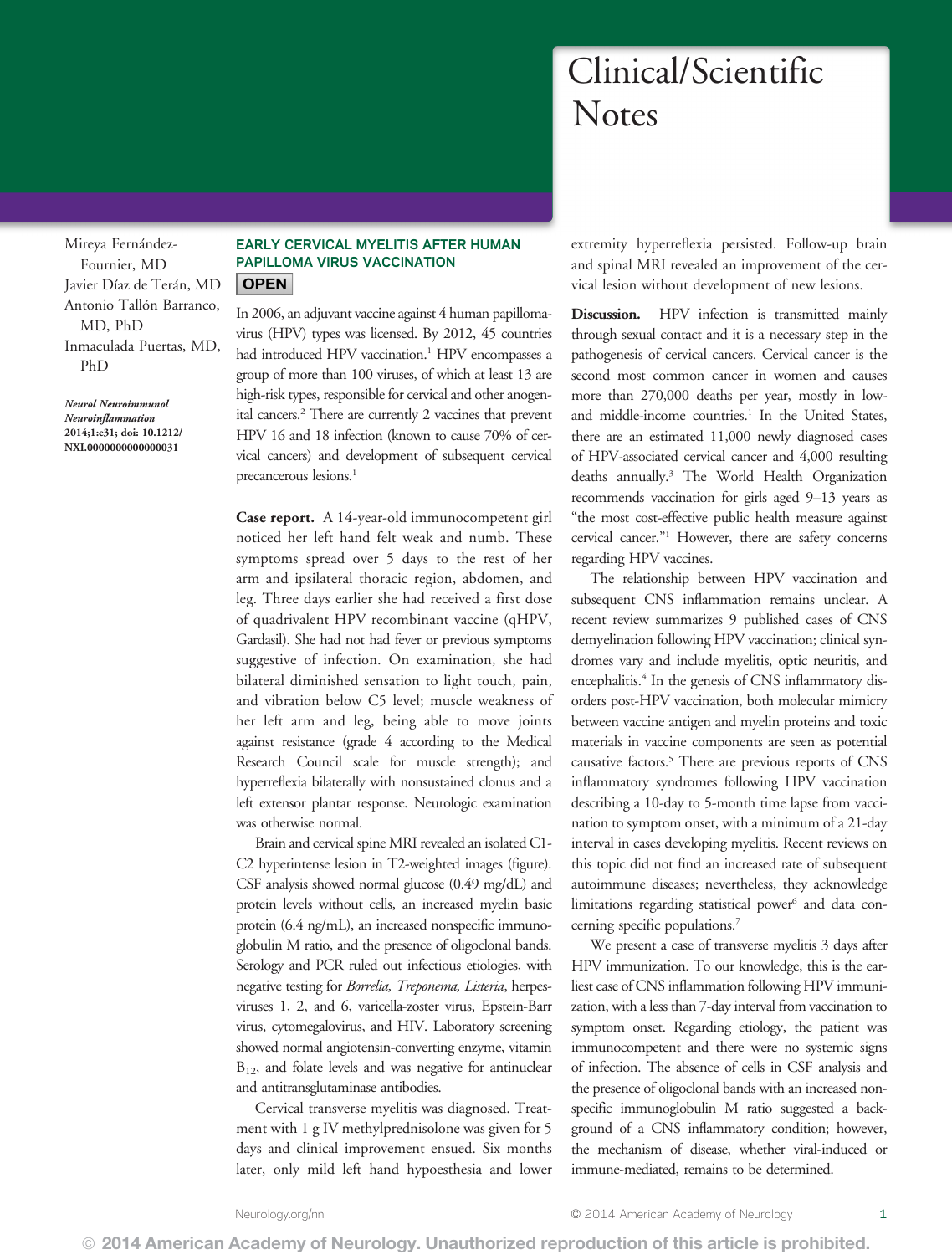Figure Brain and cervical spine MRIs showing an isolated C1-C2 lesion



Brain MRI T2-weighted images: axial (A) and coronal (B) images showing absence of brain lesions. Cervical MRI T2-weighted images: axial (C) and sagittal (D) images showing an isolated C1-C2 hyperintense lesion.

In conclusion, the probable benefits of mass vaccination with HPV seem to outweigh the potential risks. However, we must continue to report and investigate cases of inflammatory disorders of the CNS associated with qHPV vaccination, both for safety reasons and because it may help comprehend the pathogenesis of subsequent CNS demyelination.

From the Multiple Sclerosis and Neuroimmunology Unit, University Hospital La Paz, Madrid, Spain.

Author contributions: Dr. Fernández-Fournier: conceptualization and manuscript drafting. Dr. Díaz de Terán: manuscript drafting. Dr. Tallón Barranco: manuscript revision. Dr. Puertas: manuscript revision.

Acknowledgement: The authors thank the Neurology Department at La Paz University Hospital, especially Dr. Olga Trabajos, MD, who provided careful patient care and assistance during the patient's hospitalization.

Study funding: No targeted funding reported.

Disclosure: The authors report no disclosures. Go to [Neurology.org/nn](http://nn.neurology.org/lookup/doi/10.1212/NXI.0000000000000031) for full disclosures. The Article Processing Charge was paid by Fundación Investigación Biomédica del Hospital La Paz.

This is an open access article distributed under the terms of the Creative Commons Attribution-Noncommercial No Derivative 3.0 License, which permits downloading and sharing the work provided it is properly cited. The work cannot be changed in any way or used commercially.

Received June 20, 2014. Accepted in final form August 6, 2014.

Correspondence to Dr. Fernández-Fournier: [fernandezfournier@](mailto:fernandezfournier@hotmail.com) [hotmail.com](mailto:fernandezfournier@hotmail.com)

- 1. WHO. Human papillomavirus (HPV) and cervical cancer. World Health Organization. Available at: [http://](http://www.who.int/mediacentre/factsheets/fs380/en/) [www.who.int/mediacentre/factsheets/fs380/en/](http://www.who.int/mediacentre/factsheets/fs380/en/). Accessed July 21, 2014.
- 2. Muñoz N, Bosch FX, de Sanjosé S, et al. Epidemiologic classification of human papillomavirus types associated with cervical cancer. N Engl J Med 2003;348:518–527.
- 3. Balog JE. The moral justification for a compulsory human papillomavirus vaccination program. Am J Public Health 2009;99:616–622.
- 4. Karussis D, Petrou P. The spectrum of post-vaccination inflammatory CNS demyelinating syndromes. Autoimmun Rev 2014;13:215–224.
- 5. Sutton I, Lahoria R, Tan I, Clouston P, Barnett M. CNS demyelination and quadrivalent HPV vaccination. Mult Scler 2009;15:116–119.
- 6. Grimaldi-Bensouda L, Guillemot D, Godeau B, et al. Autoimmune disorders and quadrivalent human papillomavirus vaccination of young female subjects. J Intern Med 2014; 275:398–408.
- 7. Macartney KK, Chiu C, Georgousakis M, Brotherton JML. Safety of human papillomavirus vaccines: a review. Drug Saf 2013;36:393–412.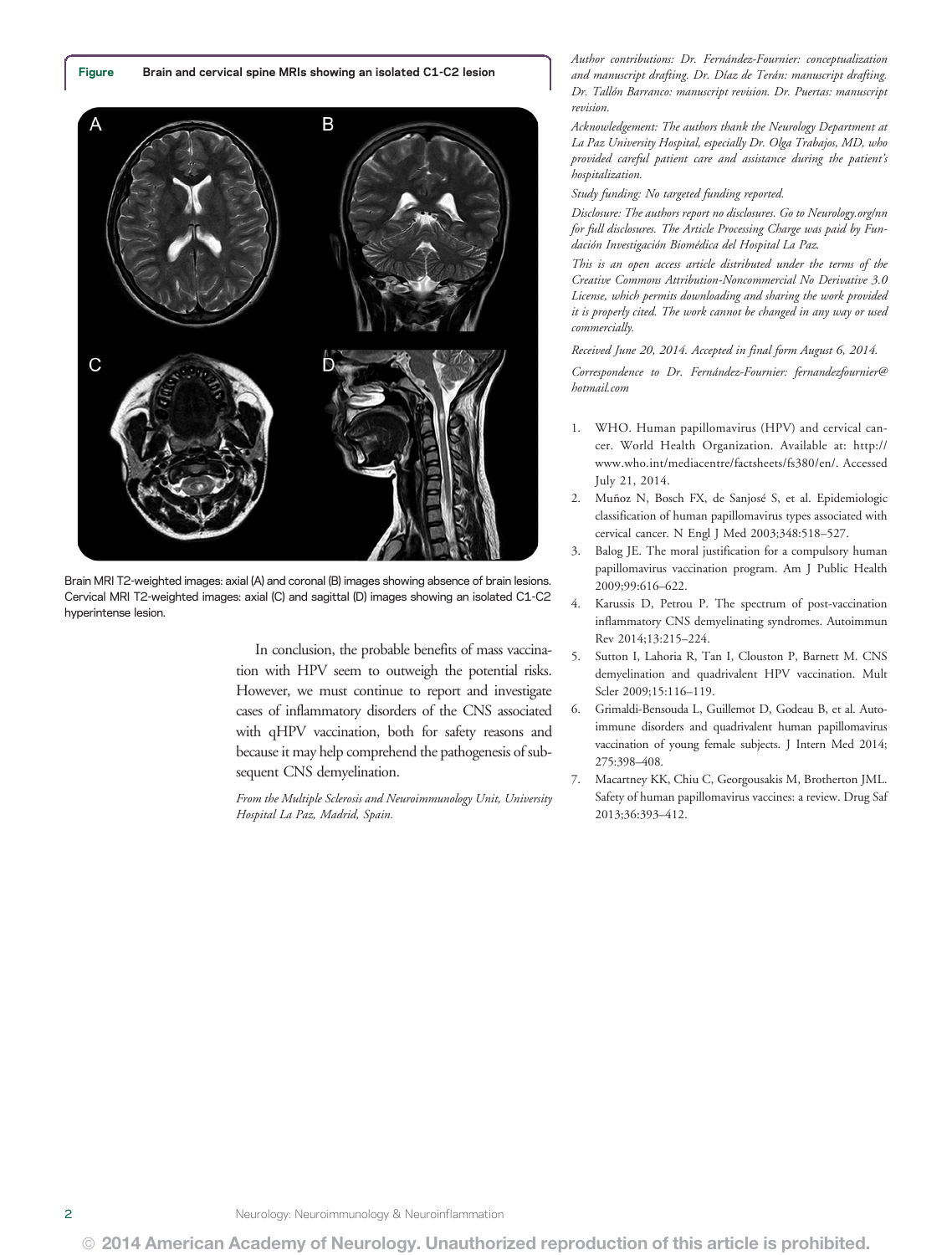# Neurology®<br>Neuroimmunology<br>& Neuroinflammation

**Early cervical myelitis after human papilloma virus vaccination**

DOI 10.1212/NXI.0000000000000031 *Neurol Neuroimmunol Neuroinflamm* 2014;1; Mireya Fernández-Fournier, Javier Díaz de Terán, Antonio Tallón Barranco, et al.

**This information is current as of September 11, 2014**

2014 American Academy of Neurology. All rights reserved. Online ISSN: 2332-7812. Published since April 2014, it is an open-access, online-only, continuous publication journal. Copyright © *Neurol Neuroimmunol Neuroinflamm* is an official journal of the American Academy of Neurology.

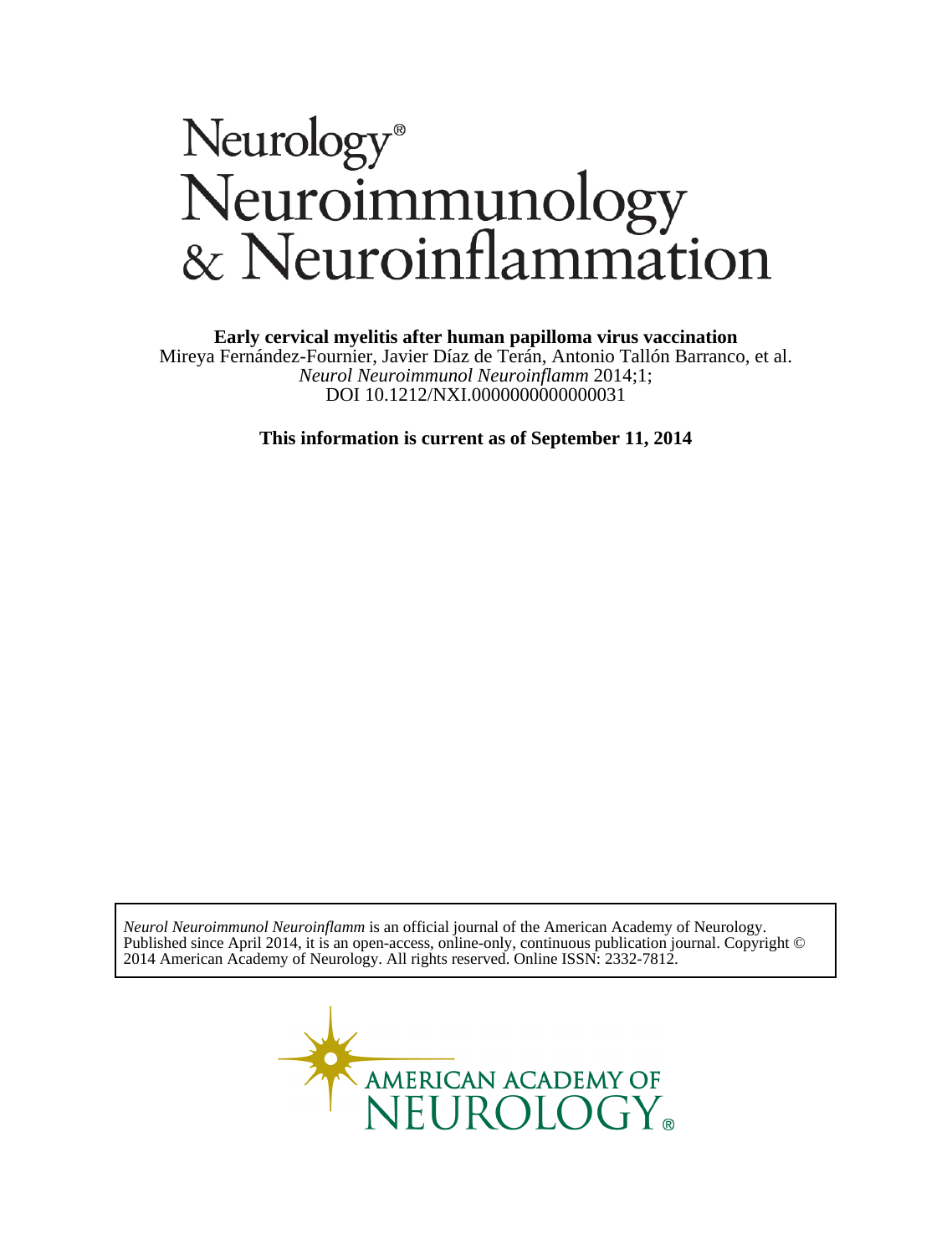| Updated Information $\&$<br><b>Services</b> | including high resolution figures, can be found at:<br>http://nn.neurology.org/content/1/3/e31.full.html                                                                                                                                                                                                                                                                                                                                                                                                                                     |
|---------------------------------------------|----------------------------------------------------------------------------------------------------------------------------------------------------------------------------------------------------------------------------------------------------------------------------------------------------------------------------------------------------------------------------------------------------------------------------------------------------------------------------------------------------------------------------------------------|
| <b>References</b>                           | This article cites 6 articles, 0 of which you can access for free at:<br>http://nn.neurology.org/content/1/3/e31.full.html##ref-list-1                                                                                                                                                                                                                                                                                                                                                                                                       |
| <b>Subspecialty Collections</b>             | This article, along with others on similar topics, appears in the<br>following collection(s):<br>Adolescence<br>http://nn.neurology.org//cgi/collection/adolescence<br>All Demyelinating disease (CNS)<br>http://nn.neurology.org//cgi/collection/all_demyelinating_disease_cns<br><b>All Spinal Cord</b><br>http://nn.neurology.org//cgi/collection/all_spinal_cord<br><b>Patient safety</b><br>http://nn.neurology.org//cgi/collection/patient_safety<br><b>Post-infectious</b><br>http://nn.neurology.org//cgi/collection/postinfectious_ |
| Errata                                      | An erratum has been published regarding this article. Please see next<br>page or:<br>/content/2/1/e64.full.pdf                                                                                                                                                                                                                                                                                                                                                                                                                               |
| Permissions & Licensing                     | Information about reproducing this article in parts (figures, tables) or in<br>its entirety can be found online at:<br>http://nn.neurology.org/misc/about.xhtml#permissions                                                                                                                                                                                                                                                                                                                                                                  |
| <b>Reprints</b>                             | Information about ordering reprints can be found online:<br>http://nn.neurology.org/misc/addir.xhtml#reprintsus                                                                                                                                                                                                                                                                                                                                                                                                                              |

2014 American Academy of Neurology. All rights reserved. Online ISSN: 2332-7812. Published since April 2014, it is an open-access, online-only, continuous publication journal. Copyright © *Neurol Neuroimmunol Neuroinflamm* is an official journal of the American Academy of Neurology.